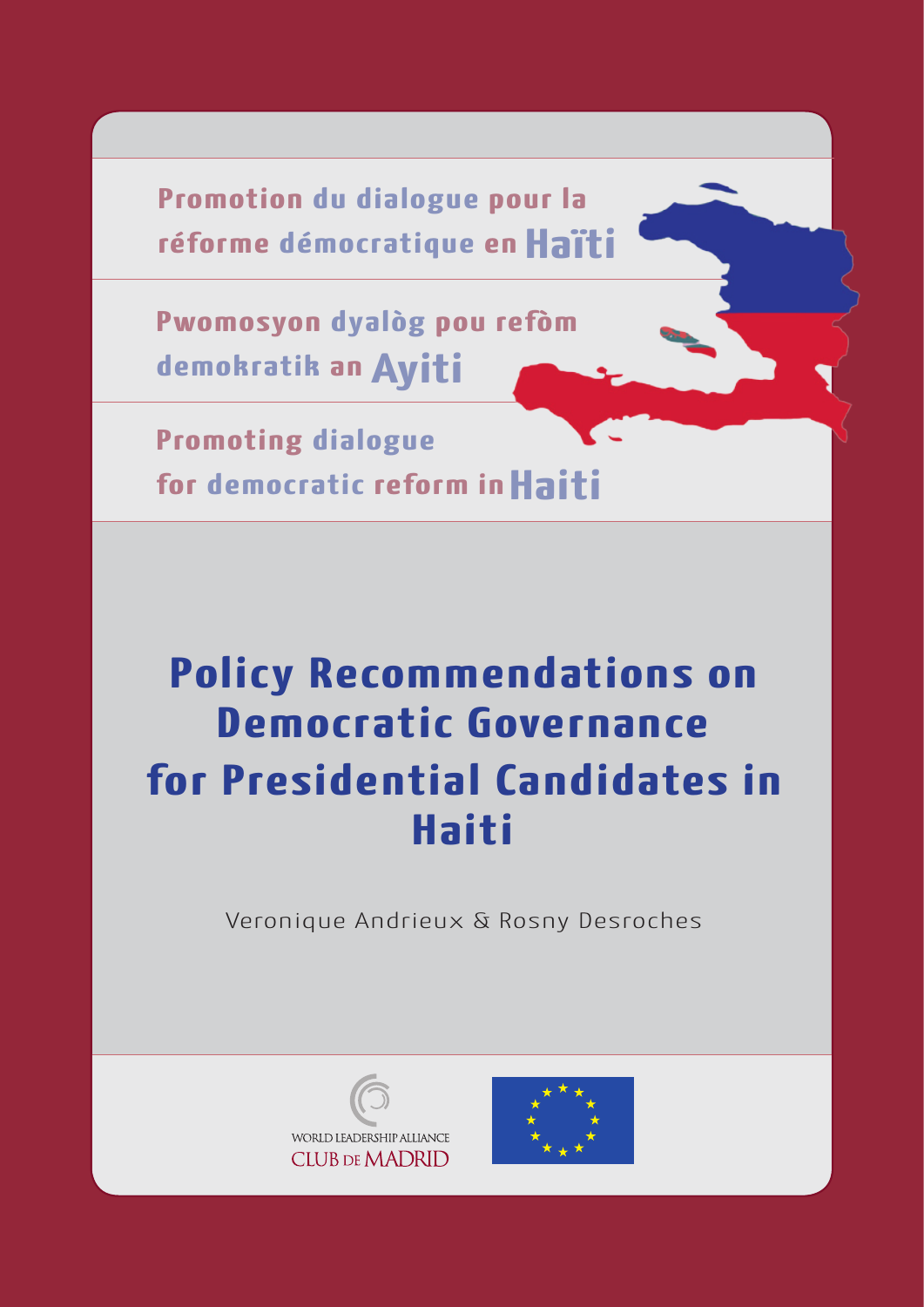

# **Contents**

| 3. Institutional Independence, Reform of the Judiciary and |  |
|------------------------------------------------------------|--|
| 4. Improving the Management of Public Finances and         |  |
|                                                            |  |
| 6. Relations between Haiti and the Dominican Republic 10   |  |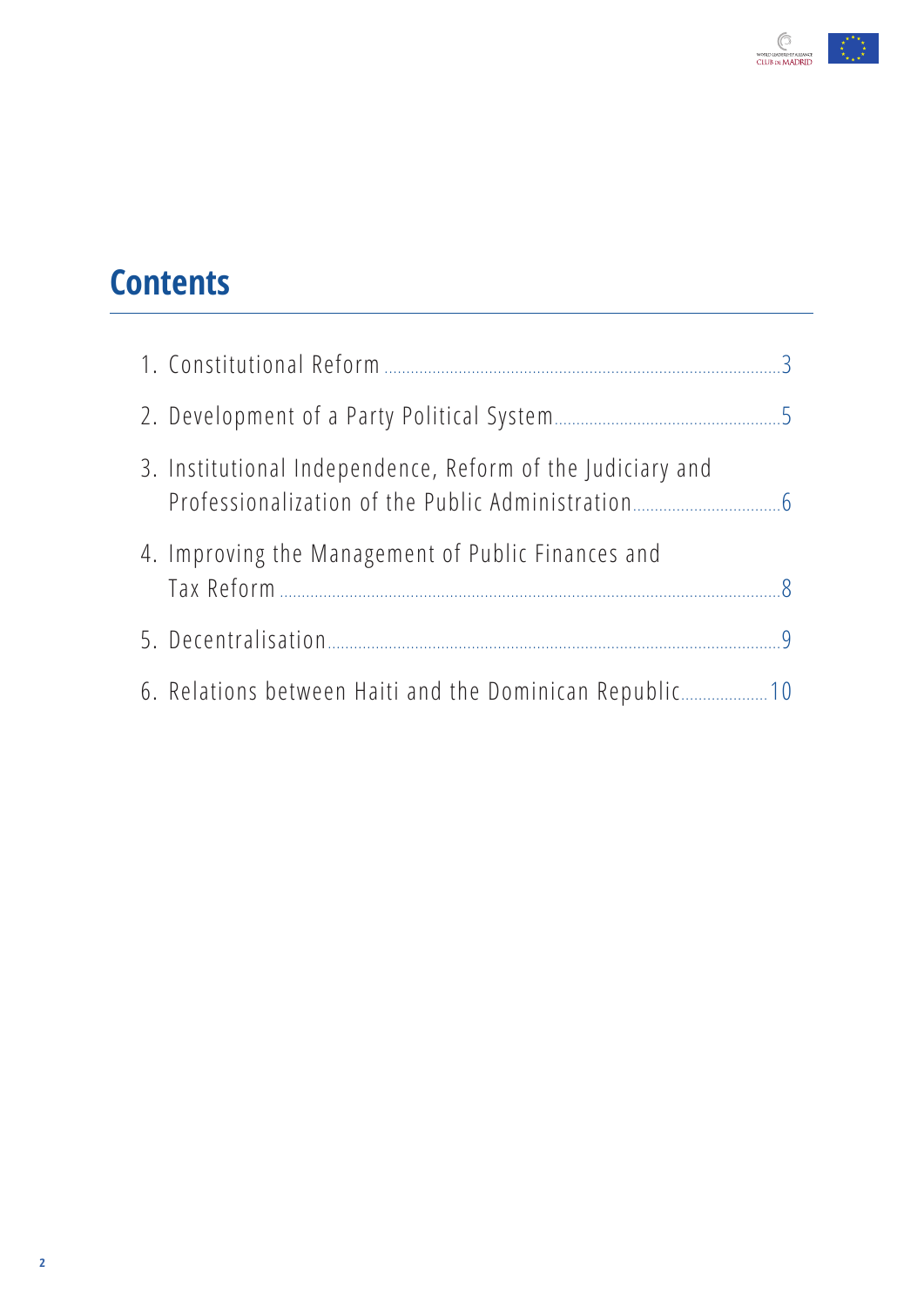<span id="page-2-0"></span>

Now that the reconstruction after the 2010 earthquake has largely ended, the withdrawal of MINUSTAH is under way, and elections have been called and will renew the country's democratic institutions, Haiti has an opportunity to enter a political cycle that will bring it stability and allow it to tackle its real, deeprooted problems, such as poverty, unemployment, a collapsed economy, and the weakness of its institutions. The current elections should offer solutions to these problems, and the political leaders cannot allow themselves to postpone indefinitely tackling the priorities responsibly. The people are looking at the presidential candidates and expecting to see leadership qualities, proposals and a long-term vision of the country.

This paper presents some possible solutions to the priorities in the area of democratic governance on which the Club de Madrid (CdM) has been working side by side with Haitian political stakeholders since 2010. It is intended to encourage exchanges with the presidential candidates on the following topics:

- Constitutional reform
- Development of a political party system
- ◆ Institutional independence, reform of the judiciary, and professionalisation of the public administration
- Improving the management of public finances and tax reform
- Decentralisation
- Relations between Haiti and the Dominican Republic.

The Club de Madrid is willing to pursue efforts to support the Haitian leaders in implementing these proposals through strategic political advice and thematic workshops to share meaningful experiences, based on the capital of trust and independence developed since 2010.

# **1. Constitutional Reform**

In May 2011, the 1987 Constitution was amended. Some significant changes were introduced, such as dual nationality and a minimum quota of 30% for women. However, some important points that are raised when the Constitution is debated should be tackled through constructive and truly inclusive dialogue. For example, there is the question of the political system: Haiti should choose between having either a more presidential or a more parliamentary system, because the current in-between position with its mechanism of counter-weight has often led the country to legislative paralysis, with blockages and crises of governance that have stopped the heads of state and the government, whoever they were, from governing and therefore the country from advancing. Should more power be given to the President of the Republic, for example, by giving him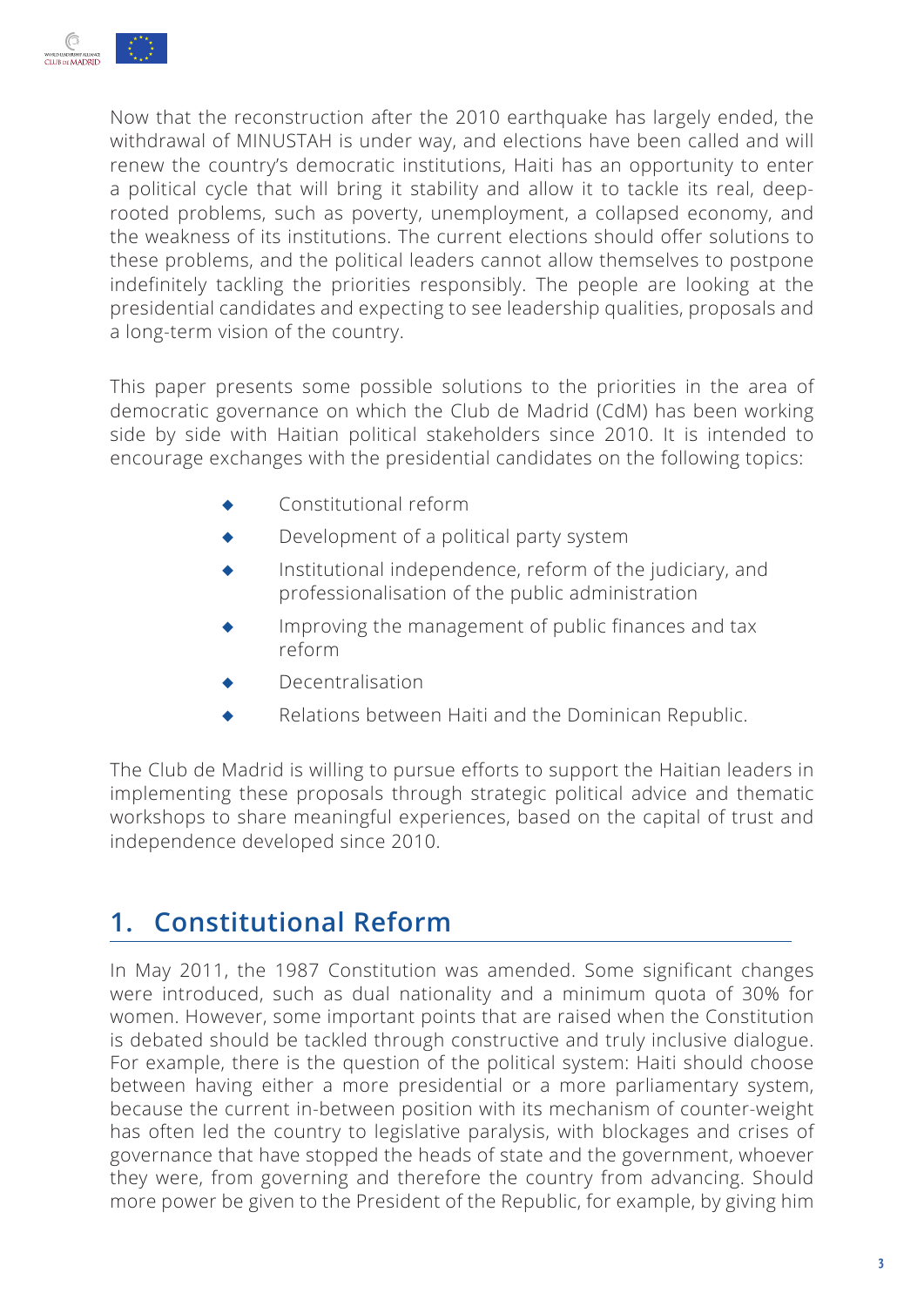

the power to dissolve parliament if there is a legislative blockage, so as to possibly get a parliamentary majority? Should he be granted the right to choose his own prime minister and dismiss him if he so wishes? In this case, we would have a more presidential system. Should he be permitted to run for two successive terms? It should be noted that one of the aims of the 1987 Constitution was indeed to lessen the powers of the president, who in the past had been an autocrat. Have the fears of the past melted away or are they still real?

If the powers of the president are strengthened, this will surely be at the expense of parliament. Also, some political analysts believe that parliament should not ratify the formation of the government; it should only comment on the prime minister's general policy statement, which would simplify the installation of a prime minister. Some also feel that there is a certain duplication between the duties of the Senate and Chamber of Deputies and it is therefore necessary to make a distinction between them.

The issue of the frequency of elections, which are thought to be held too close together, also merits to be addressed. The current electoral calendar provides for elections every two years and at times there can be elections in three consecutive years. Because of the country's economic difficulties and the political and social instability in every election period, an unsuccessful attempt was made in 2012 to standardise the terms of the various elected bodies, in order to reduce the frequency of elections. The operation did not succeed, due to a lack of a solid consensus. It would be appropriate to look at this option again.

One issue to be resolved is the status of the Electoral Council (CEP), which is still provisional and not permanent almost 30 years after the adoption of the Constitution. The continuing discussions and political crises surrounding the composition and independence of the provisional CEP start up again during each electoral cycle. The CdM considers that constitutional reform should lead to the installation of a permanent CEP. In fact, a number of studies have shown that a permanent CEP would make it possible to capitalise on building up its capabilities, and therefore lead to higher quality and ownership of the elections. In addition, evidence from a variety of countries shows that the indefinite extension of a provisional CEP puts electoral integrity at risk, creates distrust and influences the behaviour of political aspirants.

Because of the problems created by the issue of discharges for former ministers who wish to stand for an elected position, Haiti would gain by entrusting the sole responsibility for granting discharges to a professional, independent Supreme Court of Auditors and Administrative Disputes (CSCCA), without going through Parliament.

Lastly, the amendment process also warrants discussion. The current constitutional process is very laborious. It includes voting for the amendment declaration at the end of one legislature and its being ratified by the next legislature. The process was designed in this way to ensure that the executive could not change the constitution to its own advantage, and so that the amendment would benefit from a broad national consensus, since the two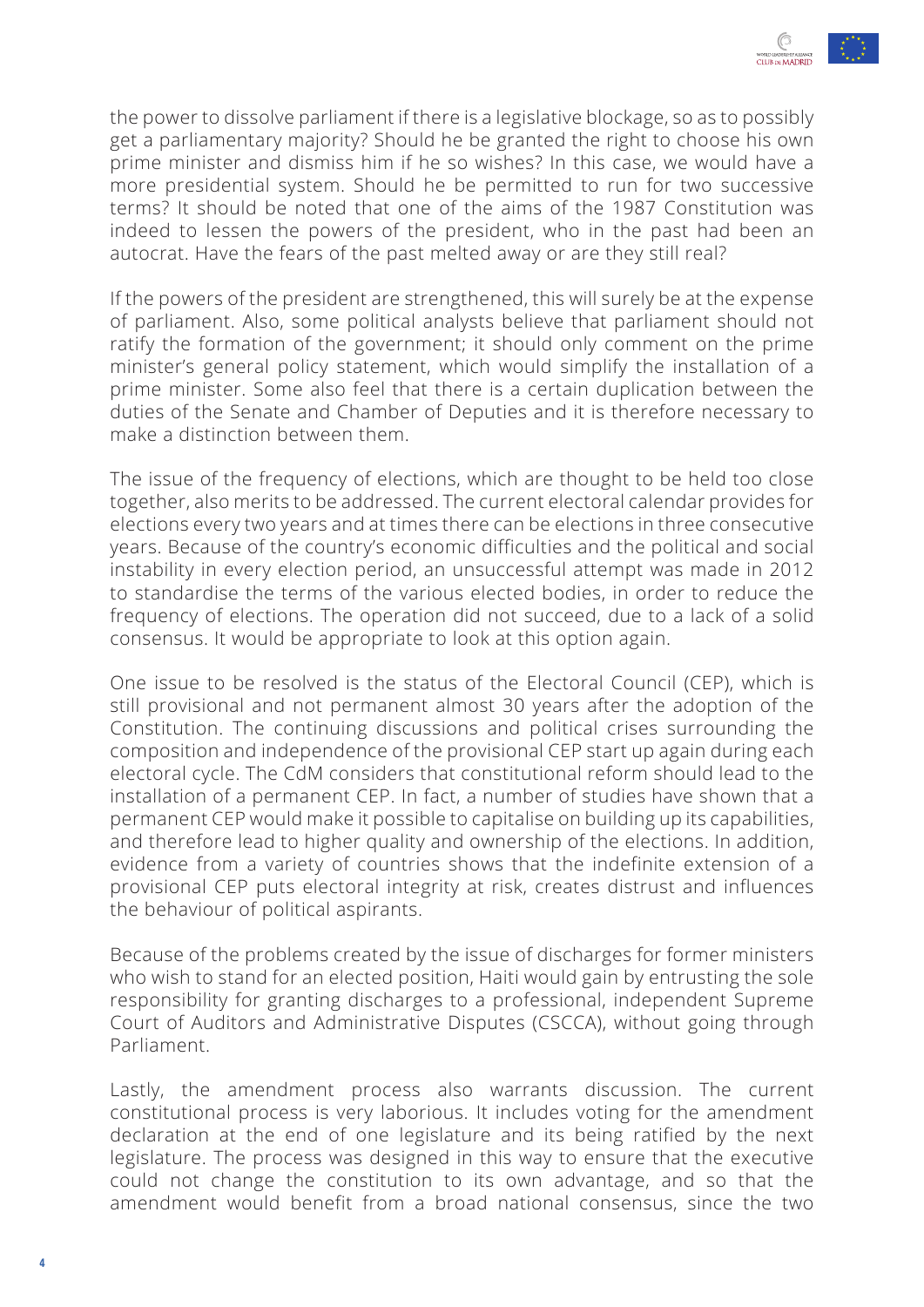<span id="page-4-0"></span>

legislatures would not necessarily have the same political configuration. Any changes to this process should benefit from a consensus obtained through inclusive talks leading to a formal political pact.



# **2. Development of a Party Political System**

Pour For the democratic transition begun in 1986 to be successful, Haiti must develop and organise a political party system that is worthy of the name. 166 political parties registered for the last elections. A serious effort must be made to reduce party fragmentation and to develop and institutionalise three or four strong political forces in the country, well organised and with differentiated, precise, structured policy proposals. Numerous studies have shown that a more organised and less disperse political system makes the formation of parliamentary majorities easier – thereby allowing Parliament to really play its supervisory role – and is linked to the government's being more stable and effective. To achieve this, a number of initiatives seem necessary.

First of all, the Political Parties Act could introduce "barriers to entry" to registering political parties, especially by increasing the requirements for representativeness, e.g. a given number of signatures.

Secondly, it would be desirable to organise talks and cooperation between the political parties, so that they can get to know each other better, exchange ideas about priority domestic issues and discover affinities in their political orientation. Some attempts were made between 2004 and 2006 with the creation of the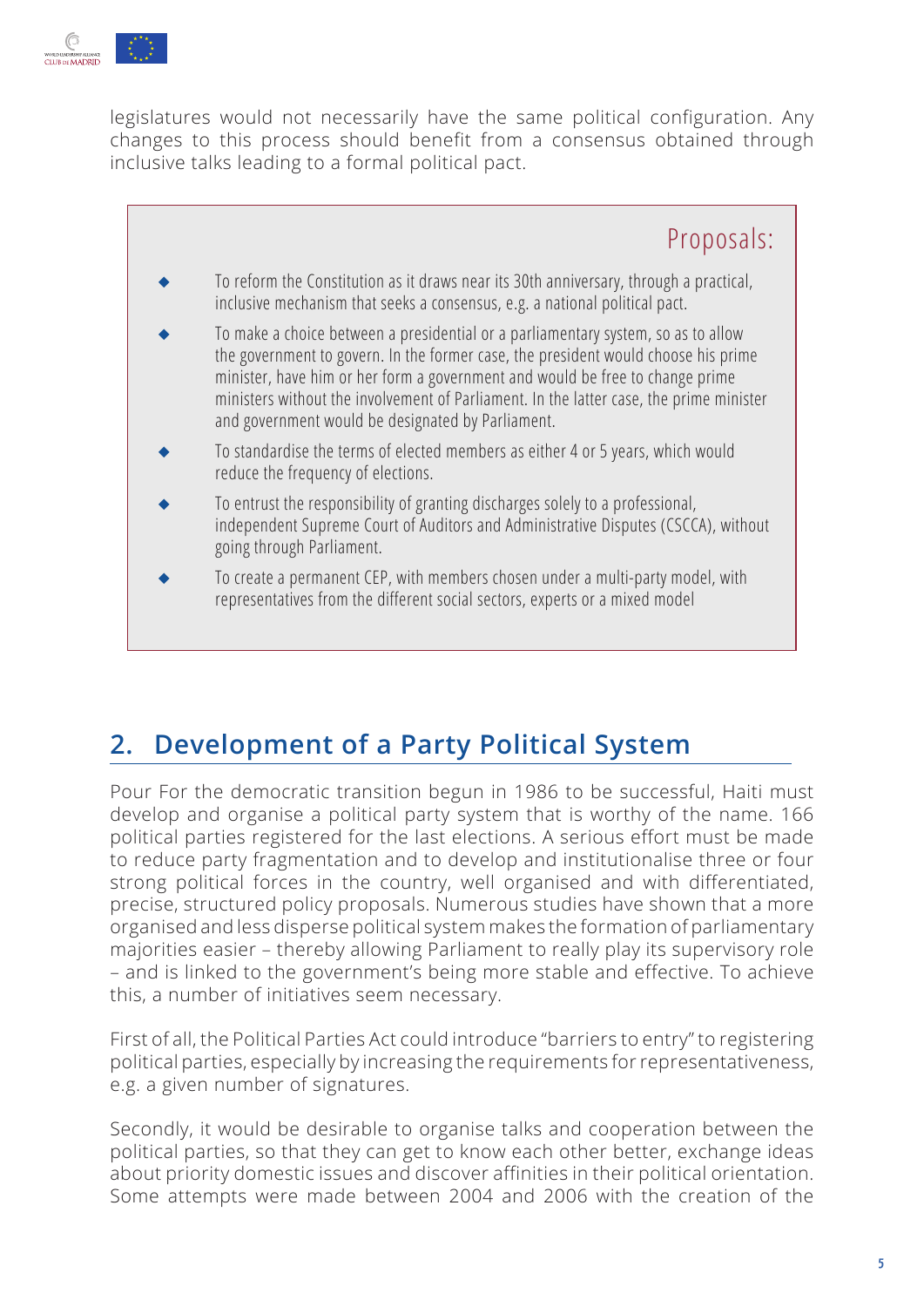

<span id="page-5-0"></span>Political Parties Convention. A structure like this should be revitalized and given, among other things, a mission to work towards creating party alliances and stable coalitions, and consolidating political forces through technical assistance and political advice. Political parties seem very distanced from the concerns of the different sectors of society, and too often they lack the ability to define proposals for economic policy, a development plan, the national budget, reform of the state, etc. It is hoped that they will pay more attention to consulting civil society, the private sector, the academic community and other national stakeholders.

Political parties can also strengthen themselves based on their representatives in Parliament. Often, after parliamentarians are elected under one party's banner, they become independent from the party, do not inform it of the issues being debated in the two chambers and do not consult it on the positions to adopt. Political parties need support to help them to strengthen their links with their parliamentary members, which would help them to increase their visibility in the interval between elections and to develop.

Apart from those with links to the illegal economy, political parties have serious financial issues. Beyond the support that they can obtain from the private sector by maintaining contact with associations and groups who have a political agenda to promote, two types of public funding exist. One is financing for electoral campaigns, which is generally given. The other is funding for the political parties' normal operating expenses<sup>1</sup>, which unfortunately has not been respected by the Haitian state. Political parties could get together to plead the case for mobilising public funding.

- Proposals:
- To amend the Political Parties Act in order to reduce their number
- To revitalize initiatives for creating party alliances and stable coalitions, as well as consolidating the political forces through technical assistance and political advice
- To encourage and fund party operations between electoral periods, and to set limits to private funding

#### **3. Institutional Independence, Reform of the Judiciary and Professionalization of the Public Administration**

A system of checks and balances forms the basis of democratic governance, through the separation of powers and the work of independent, effective, transparent and accountable institutions. The budget allocations given to

**<sup>1</sup>** Under article 35 of the Political Parties Act, the equivalent of 1% of the internal resources of the national budget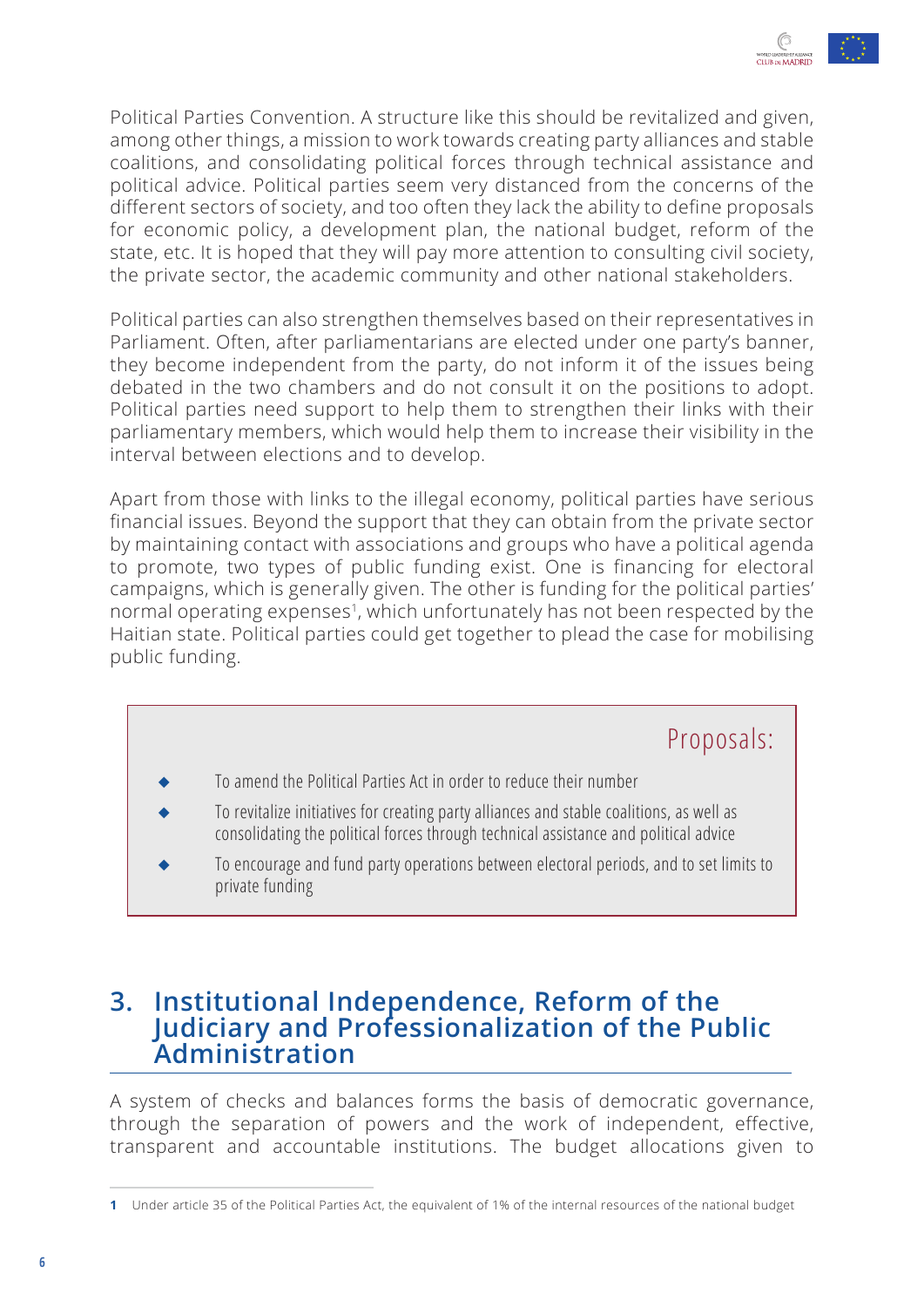

Parliament must also be used to carry out studies and surveys of governmental action. The Budget Regulation Act must be examined by the CSCCA, presented to Parliament and voted on, before the examination of a new budget, in accordance with the law. A functioning Supreme Court of Auditors and Administrative Disputes (CSC-CA), composed of competent judges chosen by Parliament, is a necessary condition for exercising control over the executive. Whether it is the CSC-CA, ULCC (Anti-Corruption Unit) or the UCREF (Central Financial Intelligence Unit), all these institutions appointed to monitor finances cannot be effective unless there is a functioning justice system that is independent of the executive branch and the power of money.

And justice in Haiti needs serious reform. Firstly, so that it can end the dichotomy between those whose lives are ruled by traditional law and those for whom the benchmark is formal law. Secondly, justice must not only be accessible to a tiny proportion of the population that has the benefit of a certain level of education and financial resources. Reform of the criminal code is under way and is waiting for parliamentary vote in order to be implemented. Today, a vague aspiration can be seen in the judiciary for independence from the executive. This trend must be strengthened. In fact, the Supreme Council of the Judiciary (CSPJ) must exercise its constitutional functions, especially in regard to the selection, evaluation and sanctioning of judges. Appropriate treatment must be given by the judiciary to cases filed by the anti-corruption bodies.

Also, as MINUSTAH is gradually leaving the country, it is essential for Haiti to make progress on the security sector reform. After more than 10 years of support from MINUSTAH, the National Police (PNH) still lacks the capacity needed to fulfil its mandate alone. The White Paper that is being drawn up should offer a solution to this problem.

The country needs a public administration that is capable of providing an acceptable level of service to the people and of propelling the country towards lasting development. The efforts begun by the OMRH (Office of Management and Human Resources) to recruit civil servants through competition, to evaluate them regularly and and to respect human resource management procedures must be continued and supported by all the ministries. It is essential to strengthen the ability of sectoral ministries to decentralise services, identify, study and evaluate investment projects, and respect procurement rules and procedures.

# Proposals: To strengthen the control of Parliament and anti-corruption institutions over governmental actions To resolutely pursue the reform of the judiciary To consolidate the security sector reform To support the reform of the public administration with determination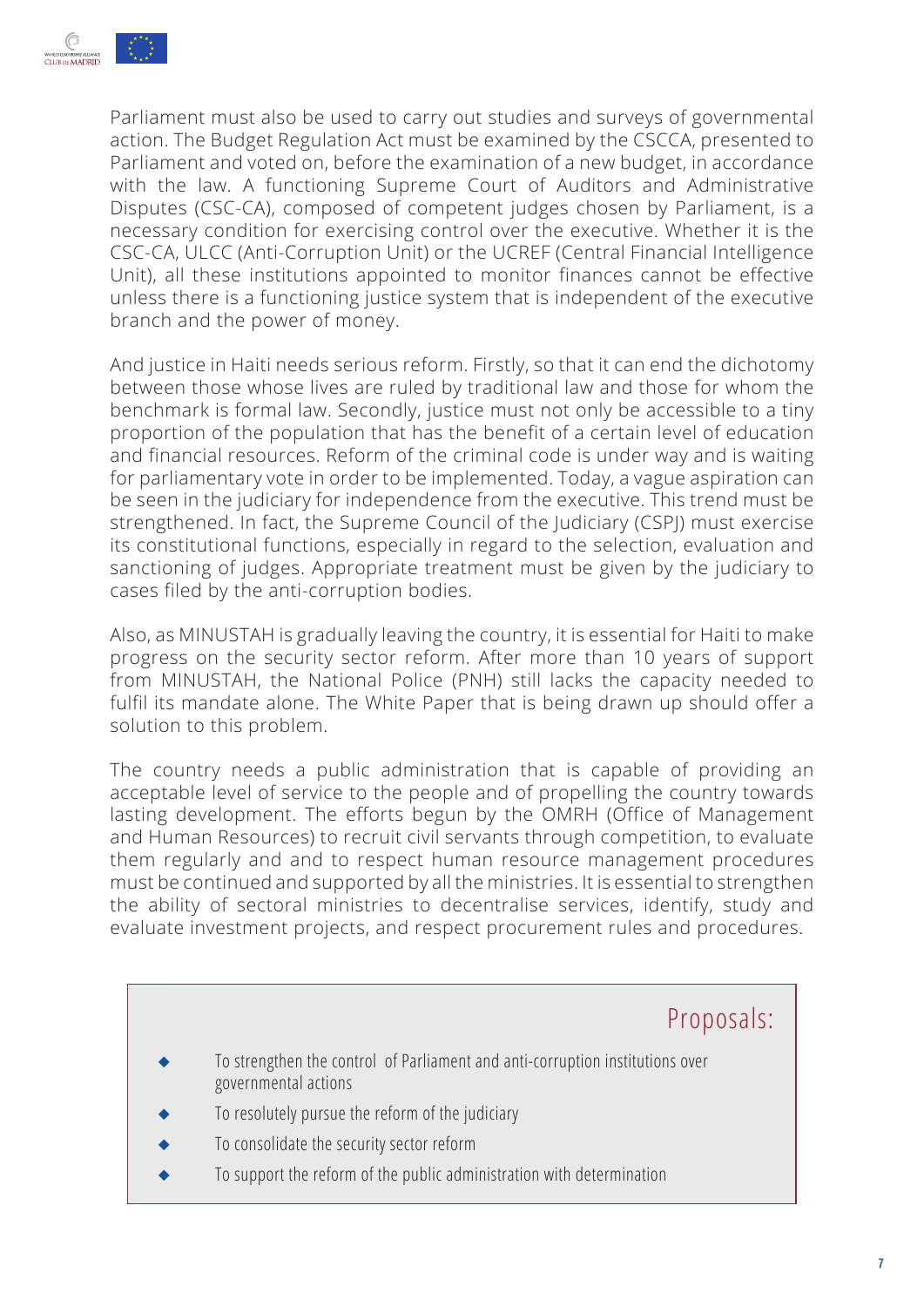

#### <span id="page-7-0"></span>**4. Improving the Management of Public Finances and Tax Reform**

There have been several initiatives to reform public finances since 1987. Unfortunately, a real awareness on the part of high-ranking state officials of the significant weaknesses in public financial management has been lacking, as has the political will to undertake reform.

Three main directions can be distinguished in this reform:

- Revenue mobilisation by the Tax Directorate (DGI) and Customs
- Revenue management by the Treasury
- **Budgetary expenditure**

Revenue mobilisation is far from achieving the performance required by the needs of the population and the country. 85% of the DGI's revenues come from 500 big taxpayers. Customs only receive 25% of what they should collect on the border between Haiti and the Dominican Republic. The border structures for collecting customs duties need to be strengthened in terms of infrastructure and personnel. The contributions of regions other than Ouest and the informal sector are insignificant. Adapted support can be given to the informal sector through professional training, validation of the experience gained, and access to credit so as to integrate them into the formal productive and tax-paying sector. Today, the taxation rate in Haiti is 12% while it is around 18 to 25% in other developing countries in the region. Cooperation with civil society organisations and the press could help to promote tax compliance.

Regarding its management of public resources, Haiti suffers from unsatisfactory performance according to the PEFA (Public Expenditure and Financial Accountability Program) indicators, in terms of predictability, multi-year planning, transparency, accountability, effectiveness, the gap between expenditure and budget, and the absence of budget monitoring at local level, among other items. The country is trying to introduce more coherence by creating a Single Treasury Account. Some efforts have been made to conform to international principles and rules regarding the quality of public finance management but a great deal remains to be done.

For the budget, the emphasis must be more on the results than the means. The Study and Programming Units (UNEP) of the sectoral ministries must seriously increase their planning capabilities. Operating expenses must be related to investment expenses. All elected representatives must be thoroughly alerted to these issues so that they can make a contribution to the effective implementation of this reform.

Fiscal policy must promote economic growth as well as reduce inequalities through redistribution. Political leaders must take an interest in the effects of taxation on the economy, such as local production and job creation.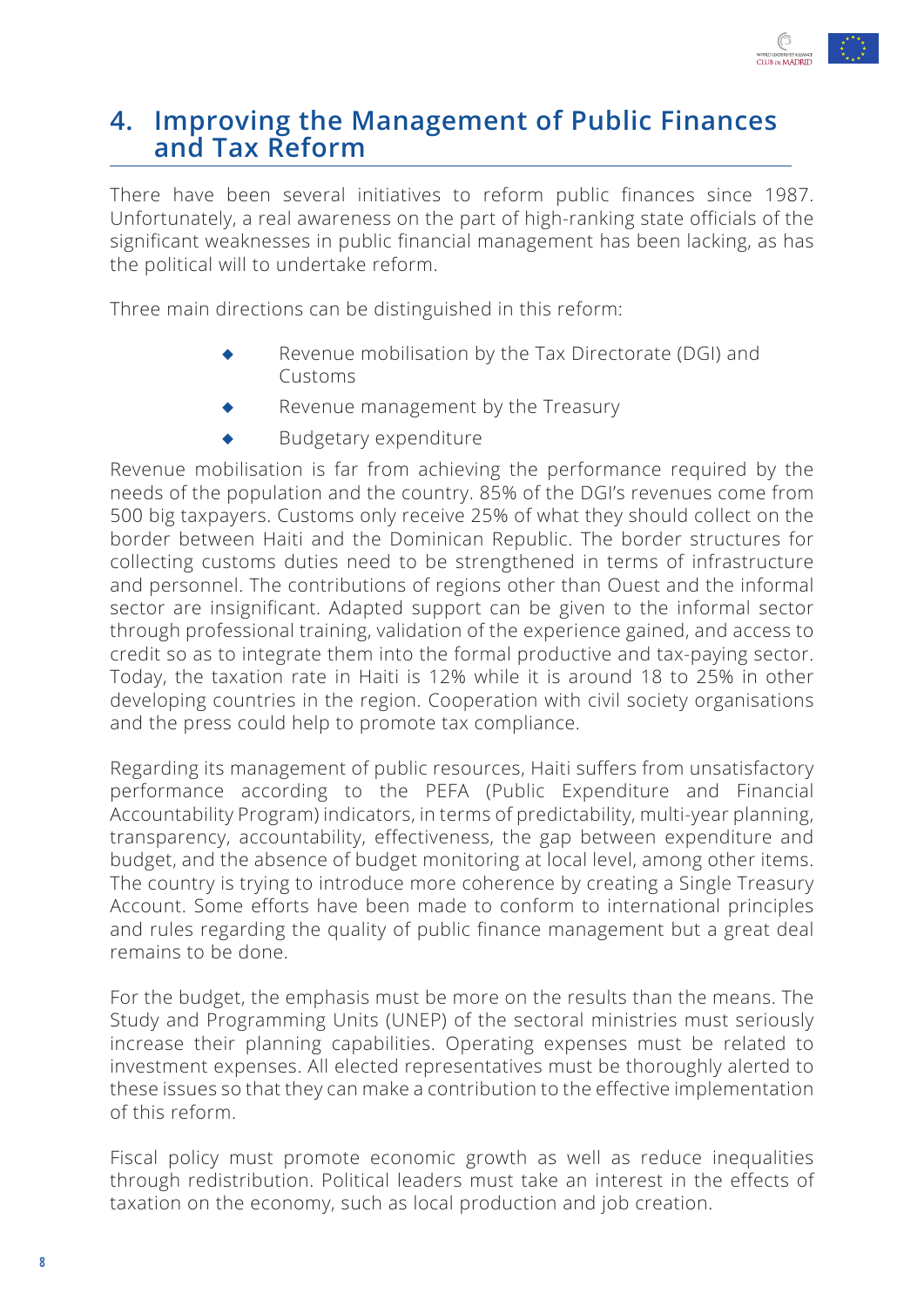<span id="page-8-0"></span>

Socially, Haiti is considered the most unequal country in the Western hemisphere, with 20% of the population living on 1.4% of the income and 2% of the population having 26% of the income. Such disparities inflict damage on social cohesion and lead to terrible social tensions that can become explosive and upset a particularly fragile political stability. The tax system is one of the preferred ways of revitalizing the social contract between the citizens and the state. Without discouraging investors, tax policy can provide the state with the resources needed to provide the population with basic services, such as water, sanitation, education and health.

Fiscal policy and the quality of public finance management should be at the core of the political debate during the campaign.

Proposals:

- To introduce more efficiency, transparency, accountability and effectiveness into public finance management
- To implement a fiscal policy aimed at a tax rate of 18%, which would be fairer and progressive, would foster growth and target the sectors almost not affected by taxation to date
- Implement results-based budgeting

# **5. Decentralisation**

Most leaders have not made the necessary arrangements to hand over the regional authorities of the new powers granted under the 1987 Constitution. As long as the essential part of these powers is concentrated in the state, and local authorities do not have the power of decision over priorities and resources, or adequate resources, the public will not be able to fully participate in the lives of their cities or benefit entirely from basic services.

The legal framework for decentralisation is far from being in place. During the 2004-2005 transition period, five decrees on decentralisation were pronounced but were never applied. New draft bills have been drawn up that have never been voted by Parliament. There is also an overall vagueness about the provisions governing communities, municipalities and regions. The administrative procedures and the powers devolving to each of these bodies and to the state have not been properly defined. In this confusion, traditional practices and arbitrariness reign.

The planning framework should also be revisited in the light of the new constitutional provisions so as to properly articulate communal development plans with the national plan. The Constitution intends public finance to be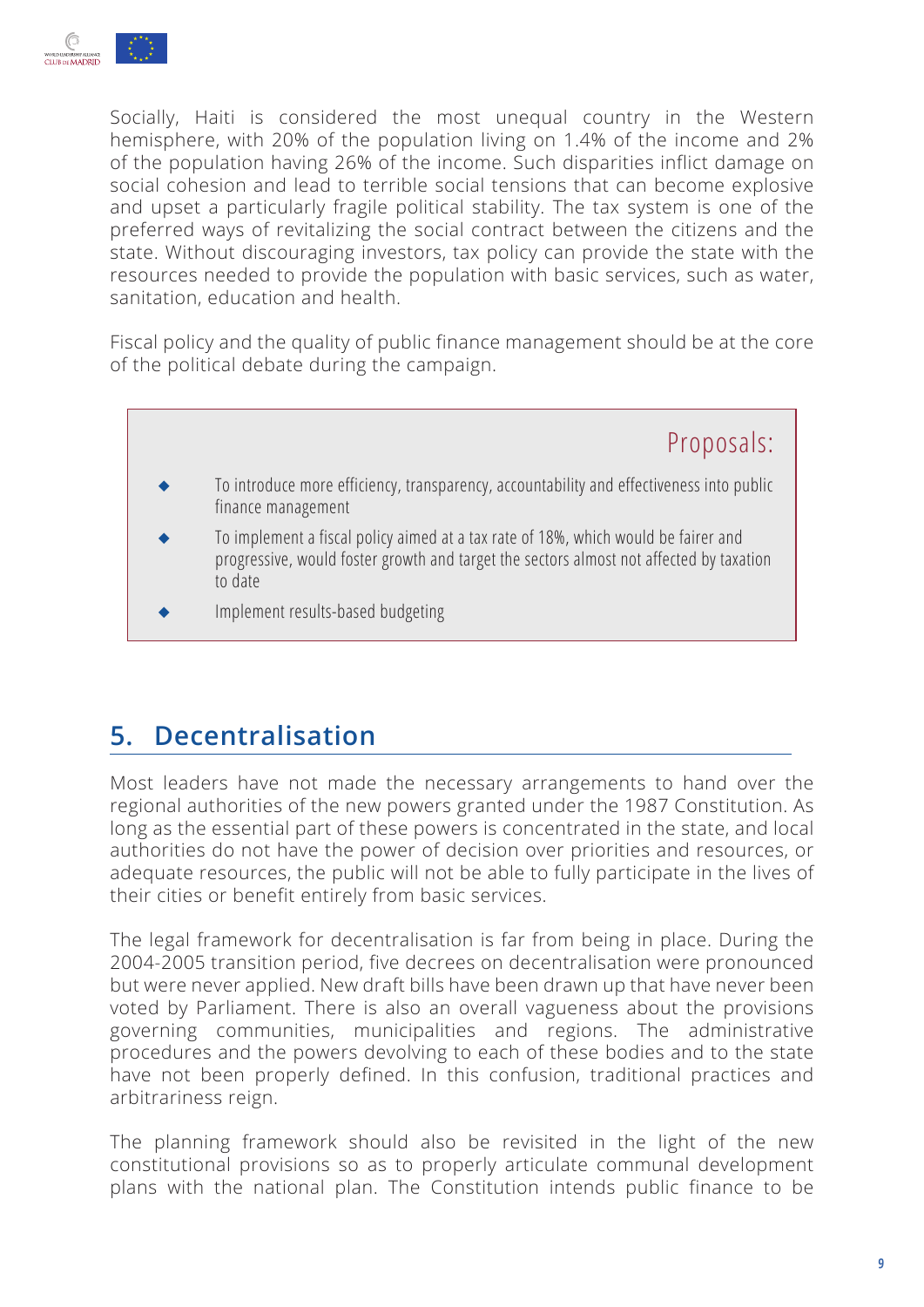

<span id="page-9-0"></span>decentralised. It is true that the municipalities now have a budget but the most significant resources are managed by the central administration, and therefore do not depend on the real needs of the population but rather on partisan political aims. The revenue collected under the Local Government Development and Management Fund (FGDCT), which is managed at this time by the Ministry of the Interior and Local Government, as well as the investment funds earmarked for local authorities, managed by the Ministry of Planning, should go directly into the local budgets.

### Proposals:

- To finalise the legal framework for decentralisation following an inclusive dialogue with the participation of representatives of the State, local governments and civil society organisations to find a realistic, operational compromise over decentralisation
- To truly decentralise public finances as the Constitution enshrines

#### **6. Relations between Haiti and the Dominican Republic**

An economic and trade imbalance exists between the two countries, as well as economic and political dependence. The Dominican Republic's budget is US\$10 billion while that of Haiti is 3 billion. Dominican exports to Haiti are around \$1.600 million while Haiti's only total 60 million US dollars. 600.000 people live on the Haitian side of the border in a very precarious situation and very often they depend on Dominican services for essential social needs such as healthcare and education. More than 500.000 Haitians work in the Dominican Republic, often illegally and without any identity documents. Renewed high-level political talks strengthening binational relations with an overall, long-term vision and promoting policies and programmes for social inclusion as well as cross-border projects are essential for re-establishing mutually profitable and harmonious relationships between two countries that share the same island and therefore have so many interests in common, be it health, environment, exploitation of natural resources, tourism, industry and agriculture.

The situation can also be improved by the important work being done to identify Haitian citizens who live in the border areas and improve their living and social conditions. Better control of trade on the Haitian side of the border is needed to reduce smuggling, which, according to the Haitian Private Sector Forum, means a loss of 11 billion Gourdes for the public treasury. Improving relations between Haiti and the Dominican Republic necessarily involves formalising these relations and promoting frank talks, in which the interests of the two countries would be considered with the greatest attention, in the greatest transparency and with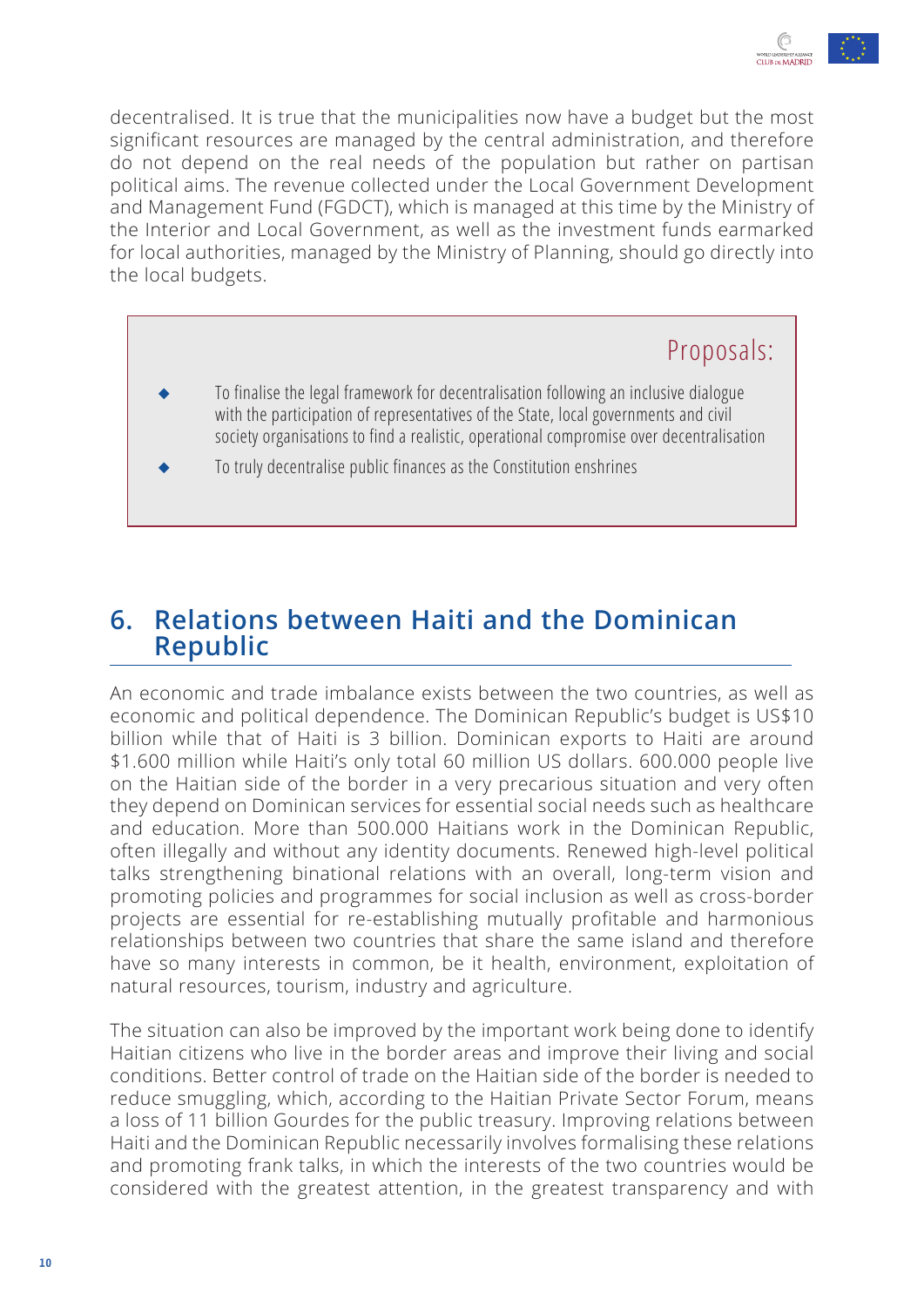

the participation of stakeholders from civil society and the business sectors of the two countries.

To restart political talks, it would be desirable to revitalise the Mixed Bilateral Commission. It would therefore be necessary to establish priorities and an agenda shared between the two structures, to synchronise the operations of the two secretariats' sub-commissions, and to set up a simple mechanism to monitor the decisions taken in order to ensure that the measures are followed by the competent ministries. In time, it would be appropriate to start an in-depth reflection on the evolution of the Mixed Bilateral Commission and for the two countries to define their preferences, either for a single, shared binational entity that would manage the common priorities of the two countries or for continuing to have two different national commissions that would meet to discuss sectoral issues.